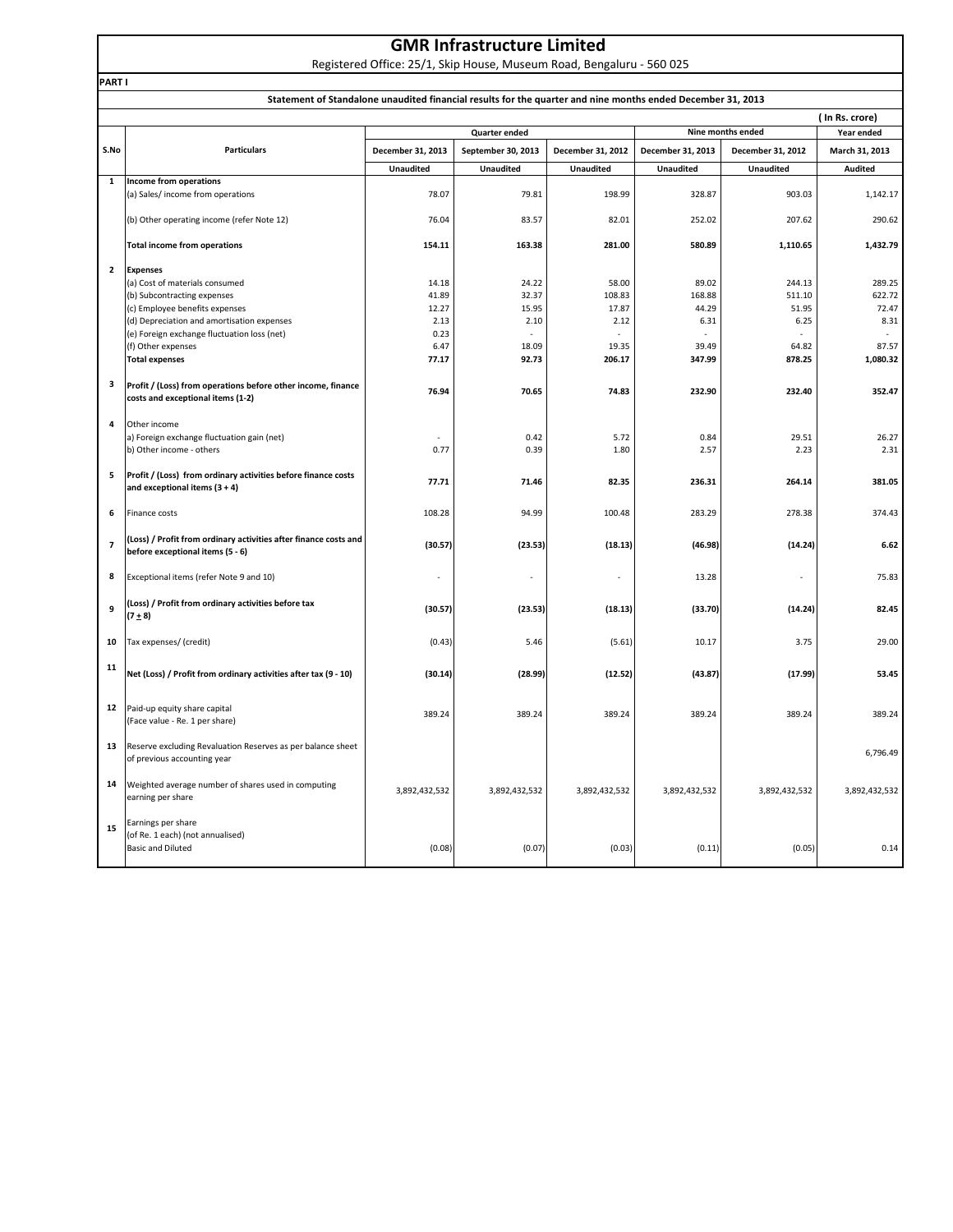| <b>PART II</b> |                                                                            |                   |                      |                          |                   |                   |                |
|----------------|----------------------------------------------------------------------------|-------------------|----------------------|--------------------------|-------------------|-------------------|----------------|
|                | Select Information for the quarter and nine months ended December 31, 2013 |                   |                      |                          |                   |                   |                |
|                |                                                                            |                   | <b>Quarter ended</b> |                          |                   | Nine months ended |                |
| S.No           | <b>Particulars</b>                                                         | December 31, 2013 | September 30, 2013   | <b>December 31, 2012</b> | December 31, 2013 | December 31, 2012 | March 31, 2013 |
| A              | <b>PARTICULARS OF SHAREHOLDING</b>                                         |                   |                      |                          |                   |                   |                |
| 1              | Public shareholding                                                        |                   |                      |                          |                   |                   |                |
|                | - Number of shares                                                         | 1,101,590,935     | 1,101,590,935        | 1,103,946,750            | 1,101,590,935     | 1,103,946,750     | 1,103,702,750  |
|                | - Percentage of shareholding                                               | 28.30%            | 28.30%               | 28.36%                   | 28.30%            | 28.36%            | 28.36%         |
| $\overline{2}$ | Promoters and Promoter Group Shareholding                                  |                   |                      |                          |                   |                   |                |
|                | a) Pledged / Encumbered                                                    |                   |                      |                          |                   |                   |                |
|                | - Number of shares                                                         | 1,584,992,465     | 1,427,208,239        | 873,164,991              | 1,584,992,465     | 873,164,991       | 1,026,631,555  |
|                | - Percentage of shares (as a % of the total                                |                   |                      |                          |                   |                   |                |
|                | shareholding of promoter and promoter                                      | 56.79%            | 51.14%               | 31.31%                   | 56.79%            | 31.31%            | 36.81%         |
|                | group)                                                                     |                   |                      |                          |                   |                   |                |
|                | - Percentage of shares (as a % of the total                                | 40.72%            | 36.67%               | 22.43%                   | 40.72%            | 22.43%            | 26.38%         |
|                | share capital of the Company)                                              |                   |                      |                          |                   |                   |                |
|                | b) Non - encumbered                                                        |                   |                      |                          |                   |                   |                |
|                | - Number of shares                                                         | 1,205,851,382     | 1,363,635,608        | 1,915,323,041            | 1,205,851,382     | 1,915,323,041     | 1,762,100,477  |
|                | - Percentage of shares (as a % of the total                                |                   |                      |                          |                   |                   |                |
|                | shareholding of promoter and promoter                                      | 43.21%            | 48.86%               | 68.69%                   | 43.21%            | 68.69%            | 63.19%         |
|                | group)                                                                     |                   |                      |                          |                   |                   |                |
|                | - Percentage of shares (as a % of the total                                | 30.98%            | 35.03%               | 49.21%                   | 30.98%            | 49.21%            | 45.26%         |
|                | share capital of the Company)                                              |                   |                      |                          |                   |                   |                |
|                |                                                                            |                   |                      |                          |                   |                   |                |

|   | <b>Particulars</b>                             | Quarter ended<br>December 31, 2013 |
|---|------------------------------------------------|------------------------------------|
| в | <b>INVESTOR COMPLAINTS</b>                     |                                    |
|   | Pending at the beginning of the quarter        |                                    |
|   | Received during the quarter                    | 64                                 |
|   | Disposed of during the quarter                 | 64                                 |
|   | Remaining unresolved at the end of the quarter |                                    |

### **GMR Infrastructure Limited**

Report on Standalone Segment Revenue, Results and Capital Employed

|                | (In Rs. crore)                               |                      |                    |                   |                   |                   |                |
|----------------|----------------------------------------------|----------------------|--------------------|-------------------|-------------------|-------------------|----------------|
|                |                                              | <b>Quarter ended</b> |                    |                   | Nine months ended |                   | Year ended     |
| S.No           | <b>Particulars</b>                           | December 31, 2013    | September 30, 2013 | December 31, 2012 | December 31, 2013 | December 31, 2012 | March 31, 2013 |
|                |                                              | <b>Unaudited</b>     | <b>Unaudited</b>   | <b>Unaudited</b>  | <b>Unaudited</b>  | <b>Unaudited</b>  | <b>Audited</b> |
| 1              | <b>Segment Revenue</b>                       |                      |                    |                   |                   |                   |                |
|                | a) EPC                                       | 78.07                | 79.81              | 198.99            | 328.87            | 903.03            | 1,142.17       |
|                | b) Others                                    | 76.04                | 83.57              | 82.01             | 252.02            | 207.62            | 290.62         |
|                | <b>Total</b>                                 | 154.11               | 163.38             | 281.00            | 580.89            | 1,110.65          | 1,432.79       |
|                | Less: Inter Segment                          |                      |                    |                   |                   |                   |                |
|                | <b>Net Segment Revenue</b>                   | 154.11               | 163.38             | 281.00            | 580.89            | 1.110.65          | 1,432.79       |
|                |                                              |                      |                    |                   |                   |                   |                |
| $\overline{2}$ | <b>Segment Results</b>                       |                      |                    |                   |                   |                   |                |
|                | a) EPC                                       | (0.02)               | (3.88)             | (0.96)            | (4.66)            | 42.41             | 85.31          |
|                | b) Others                                    | 77.73                | 75.34              | 83.31             | 240.97            | 221.73            | 295.74         |
|                | <b>Total</b>                                 | 77.71                | 71.46              | 82.35             | 236.31            | 264.14            | 381.05         |
|                | Less: Finance costs                          | 108.28               | 94.99              | 100.48            | 283.29            | 278.38            | 374.43         |
|                | Add: Exceptional items (refer Note 9 and 10) |                      |                    |                   | 13.28             |                   | 75.83          |
|                | (Loss)/ Profit before tax                    | (30.57)              | (23.53)            | (18.13)           | (33.70)           | (14.24)           | 82.45          |
|                |                                              |                      |                    |                   |                   |                   |                |
| 3              | Capital employed                             |                      |                    |                   |                   |                   |                |
|                | (Segment Assets - Segment Liabilities)       |                      |                    |                   |                   |                   |                |
|                | a) EPC                                       | 307.42               | 311.07             | 218.18            | 307.42            | 218.18            | 233.28         |
|                | b) Others                                    | 11,593.75            | 11,380.86          | 10,841.37         | 11,593.75         | 10,841.37         | 11,234.08      |
|                | c) Unallocated                               | (4,796.53)           | (4,541.90)         | (3,888.15)        | (4,796.53)        | (3,888.15)        | (4, 281.63)    |
|                | Total                                        | 7,104.64             | 7,150.03           | 7,171.40          | 7,104.64          | 7,171.40          | 7,185.73       |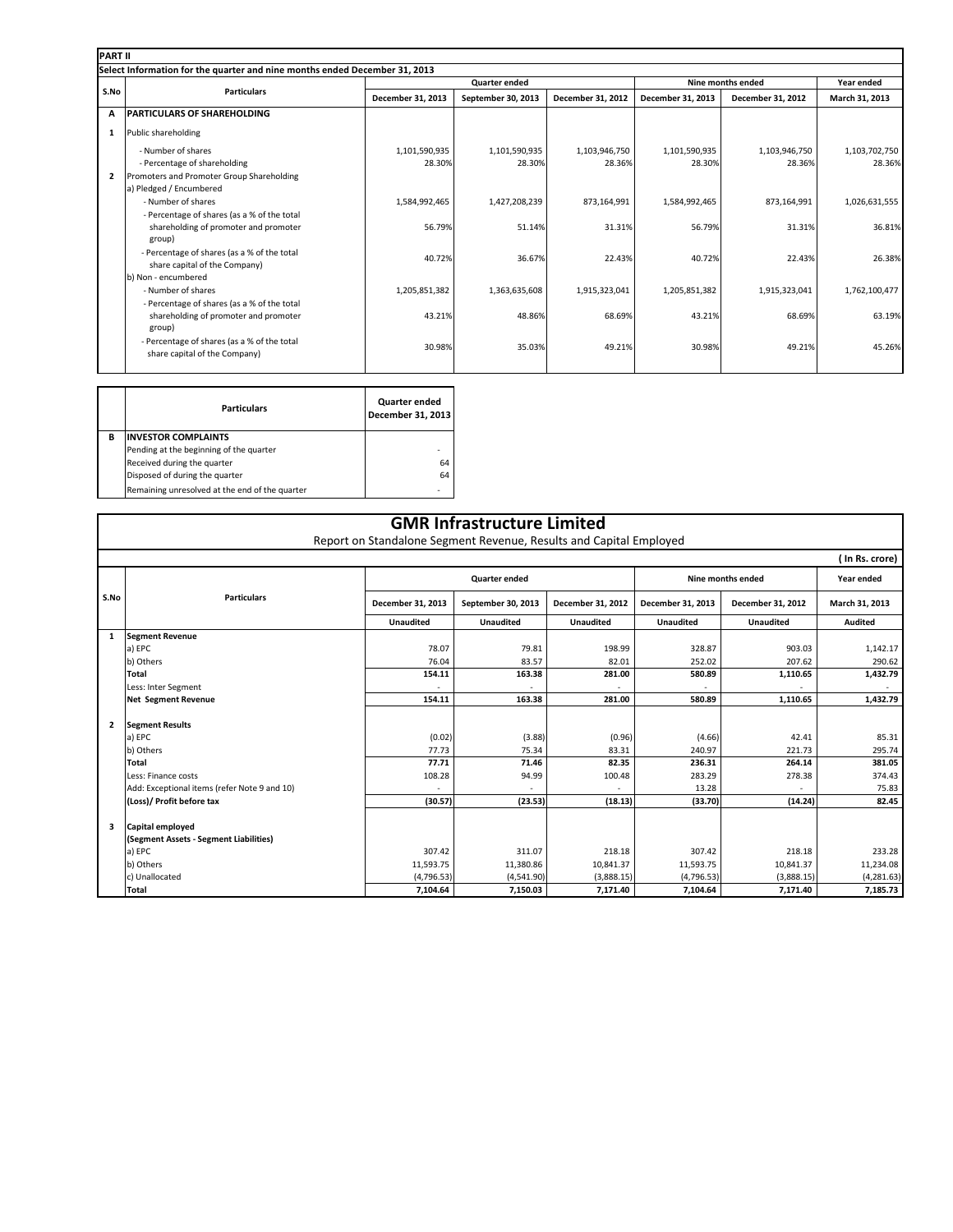1. Investors can view the standalone results of GMR Infrastructure Limited ("the Company" or "GMR") on the Company's website www.gmrgroup.in or on the websites of BSE (www.bseindia.com) or NSE (www.nse-india.com).

#### 2. **Segment Reporting**

- a. The Company carries on its business in two business verticals viz., Engineering Procurement Construction ('EPC') and Others.
- b. The segment reporting of the Company has been prepared in accordance with Accounting Standard 17 on Segment Reporting. The business segments of the Company comprise of the following:

| Segment    | Description of Activity                                                                     |
|------------|---------------------------------------------------------------------------------------------|
| <b>EPC</b> | Handling of engineering, procurement and construction solutions in<br>Infrastructure Sector |
| l Others   | Investment activity and corporate support to various infrastructure<br>SP <sub>Vs</sub>     |

3. The Company through its subsidiary GMR Infrastructure (Mauritius) Limited ('GIML') has made investments of Rs. 167.48 crore (USD 2.69 crore) (including in equity share capital of Rs. 143.82 crore and share application money, pending allotment of Rs. 23.66 crore) towards 77% holding in GMR Male International Airport Private Limited ('GMIAL') and GIML has pledged deposits of Rs. 896.54 crore (USD 14.40 crore) towards loans taken by GMIAL from its lenders. Further the Company has given a corporate guarantee of Rs. 2,614.92 crore (USD 42.00 crore) to the lenders in connection with the borrowings made by GMIAL.

GMIAL entered into an agreement on June 28, 2010 with Maldives Airports Company Limited ('MACL') and Ministry of Finance and Treasury ('MoFT'), Republic of Maldives for the Rehabilitation, Expansion, Modernization, Operation and Maintenance of Male International Airport for a period of 25 years ("the Concession Agreement"). On November 27, 2012, MACL and MoFT issued notices to GMIAL stating that the concession agreement was void ab initio and that neither MoFT nor MACL had authority under the laws of Maldives to enter into the agreement. It was also stated that MACL would take over the possession and control of Male International Airport within 7 days of the said letter. Though GMIAL denied that the contract was void ab initio, MACL took over the possession and control of the Male International Airport and GMIAL vacated the airport effective December 8, 2012. This has resulted in the GMIAL principal activity becoming impossible from the date of takeover. The matter is currently under arbitration and the procedural meeting was held on April 10, 2013. The Government of Maldives ('GoM') and MACL served their statement of case on May 17, 2013 to which GMIAL and the GMR-Malaysia Airports Holdings Berhad ('GMR-MAHB') consortium served their defence and counterclaim on June 21, 2013. GoM and MACL have served a reply and defence to counterclaim on July 12, 2013. GMIAL is in the process of seeking remedies under the aforesaid concession agreement and the outcome of the arbitration is uncertain as at December 31, 2013. In view of the aforesaid matter, GMIAL continues to reflect assets amounting to Rs. 1,442.56 crore (USD 23.17 crore) including claim recoverable Rs. 1,080.21 crore (USD 17.35 crore) at their carrying values as at December 31, 2013, net of assets written off of Rs. 202.61 crore during the year ended March 31, 2013. GMIAL's ability to continue its future business operations and consequential impact on investments made / guarantees given by the Company and GIML is solely dependent on the outcome of arbitration and / or a negotiated settlement.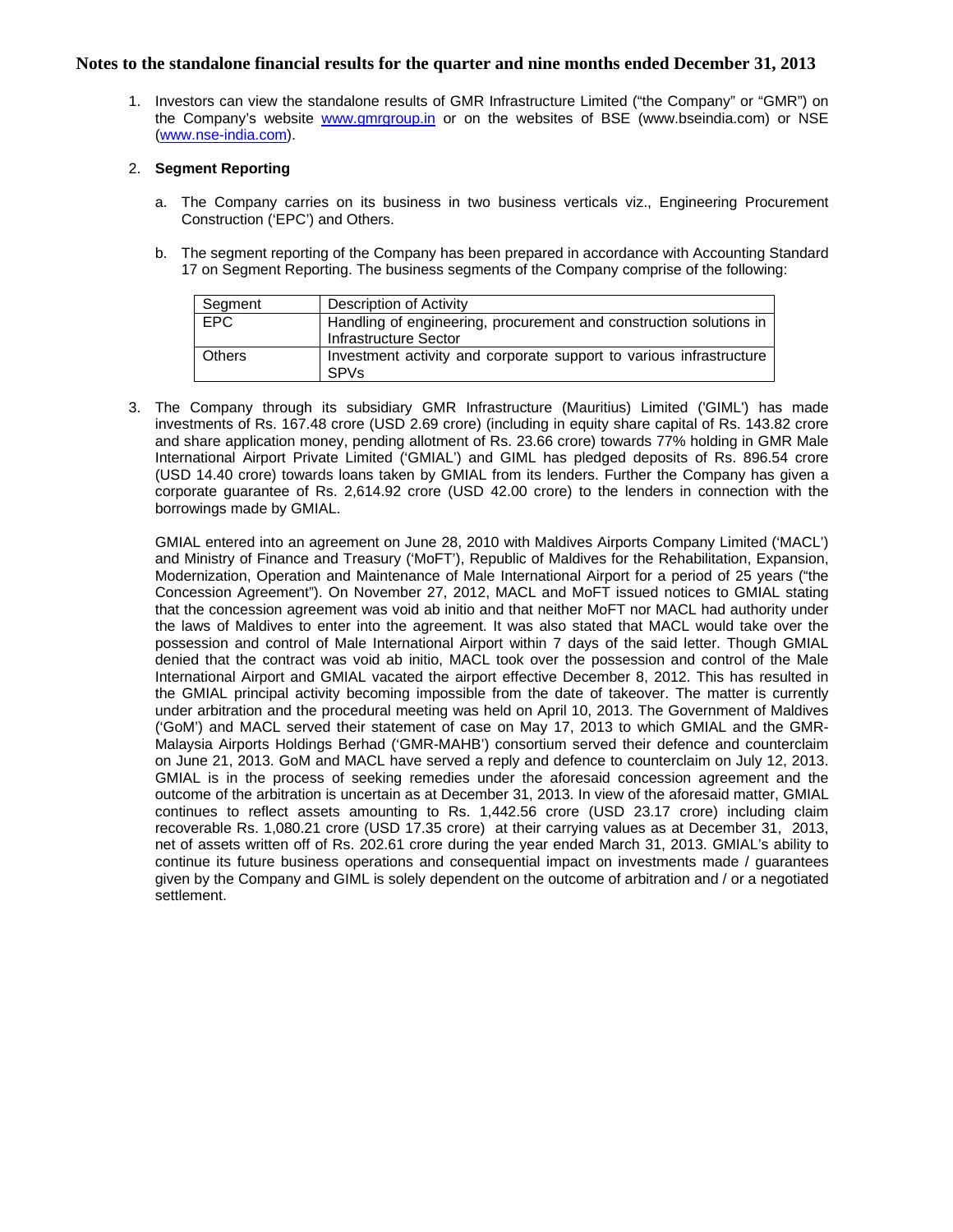Further, GMIAL has executed work construction contracts with GADL International Limited ('GADLIL') and other service providers for rehabilitation, expansion, modernization of Male International Airport. Pursuant to aforesaid takeover of airport, GMIAL has terminated the contracts with GADLIL and these service providers. As per the terms of contracts, in the event of discontinuation of construction, GMIAL is required to pay termination payment to the service providers. GMIAL has received claims of around USD 8.00 crore as at December 31, 2013 from GADLIL and other service providers. However, no such claims relating to the termination of contracts have been recognised as at December 31, 2013 since the amounts payable are not certain.

Based on an internal assessment and a legal opinion obtained by GMIAL, the management of the Company is confident of proving that the concession agreement was not void ab initio and that GMIAL would be entitled for compensation under the concession agreement atleast to the extent of the carrying value of the assets taken over by the GoM / MACL and the subsequent expenditure incurred by GMIAL as at December 31, 2013 and accordingly these standalone financial results of the Company do not include any adjustments that might result from the outcome of this uncertainty. The statutory auditors of the Company have modified their limited review report in this regard.

- 4. The Company has an investment of Rs. 353.13 crore (including loans of Rs. 113.54 crore, share application money pending allotment of Rs. 23.00 crore and investment in equity / preference shares of Rs. 216.59 crore made by the Company and its subsidiaries) in GMR Ambala Chandigarh Expressways Private Limited ('GACEPL') as at December 31, 2013. GACEPL has been incurring losses since the commencement of commercial operations. The management believes that these losses are primarily attributable to loss of revenue arising as a result of diversion of partial traffic on parallel roads. The matter is currently under arbitration. Based on management's internal assessment and a legal opinion, the management of GACEPL is confident that it will be able to claim compensation from relevant authorities for the loss it has suffered due to such diversion of traffic and accordingly, the investment in GACEPL has been carried at cost and no provision for diminution in the value of investments has been made as at December 31, 2013. The statutory auditors of the Company have drawn an Emphasis of Matter in their limited review report in this regard.
- 5. The Company's subsidiaries GMR Energy Limited ('GEL') and GMR Vemagiri Power Generation Limited ('GVPGL') are engaged in the business of generation and sale of electrical energy from its two gas based power plants of 220 MW and 387 MW situated at Kakinada and Vemagiri respectively. Further, GMR Rajahmundry Energy Limited ('GREL'), a subsidiary is constructing a gas based power plant. In view of lower supplies / availability of natural gas to the power generating companies in India, these aforesaid entities' are facing shortage of natural gas supply and delays in securing gas linkages. As a result, GEL and GVPGL have not generated and sold electrical energy during the nine months and eight months period ended December 31, 2013 respectively and have been incurring losses on account of the aforesaid shortage of natural gas supply, thereby resulting in erosion of networth of these gas based power generating companies. Further, GREL has not yet commenced commercial operations pending linkages of natural gas supply. These aforesaid entities are actively pursuing /making representations with various government authorities to secure the natural gas linkage / supply as the natural gas supplies from KG D6 basin have dropped significantly from September 2011 onwards. GREL, for its 768 MW gas based power plant, which is under construction at Rajahmundry, has applied for allocation of gas and Ministry of Petroleum and Natural Gas ('MoPNG') is yet to allocate the gas linkage. The consortium of lenders have approved the reschedulement of Commercial Operation Date ('COD') of the plant under construction to April 1, 2014 and repayment of project loans. GREL has sought further extension of COD and repayment of project loans with the consortium of lenders in the absence of gas linkage. The Company, these subsidiaries and the Association of Power Producers are closely monitoring the macro situation and are evaluating various approaches / alternatives to deal with the situation and the management is confident that the Government of India would take necessary steps / initiatives in this regard to improve the situation regarding availability of natural gas from alternate sources in the foreseeable future. Despite the aforementioned reasons, based on business plan and valuation assessment, the management is confident that GEL and GVPGL will be able to generate sufficient profits in future years, GREL will get an extension of the COD as stated aforesaid and these gas based power generating companies would meet their financial obligations as they arise and hence the going concern assumption of the aforesaid entities and carrying value of the investments (including advances) made by the Company directly or indirectly through its subsidiaries ('investments'), in GEL, GVPGL and GREL as at December 31, 2013 is appropriate and these standalone financial results of the Company do not include any adjustments that might result from the outcome of this uncertainty. In the meantime, the Company has also committed to provide necessary financial support to GEL, GVPGL and GREL as may be required by these Companies for continuance of their normal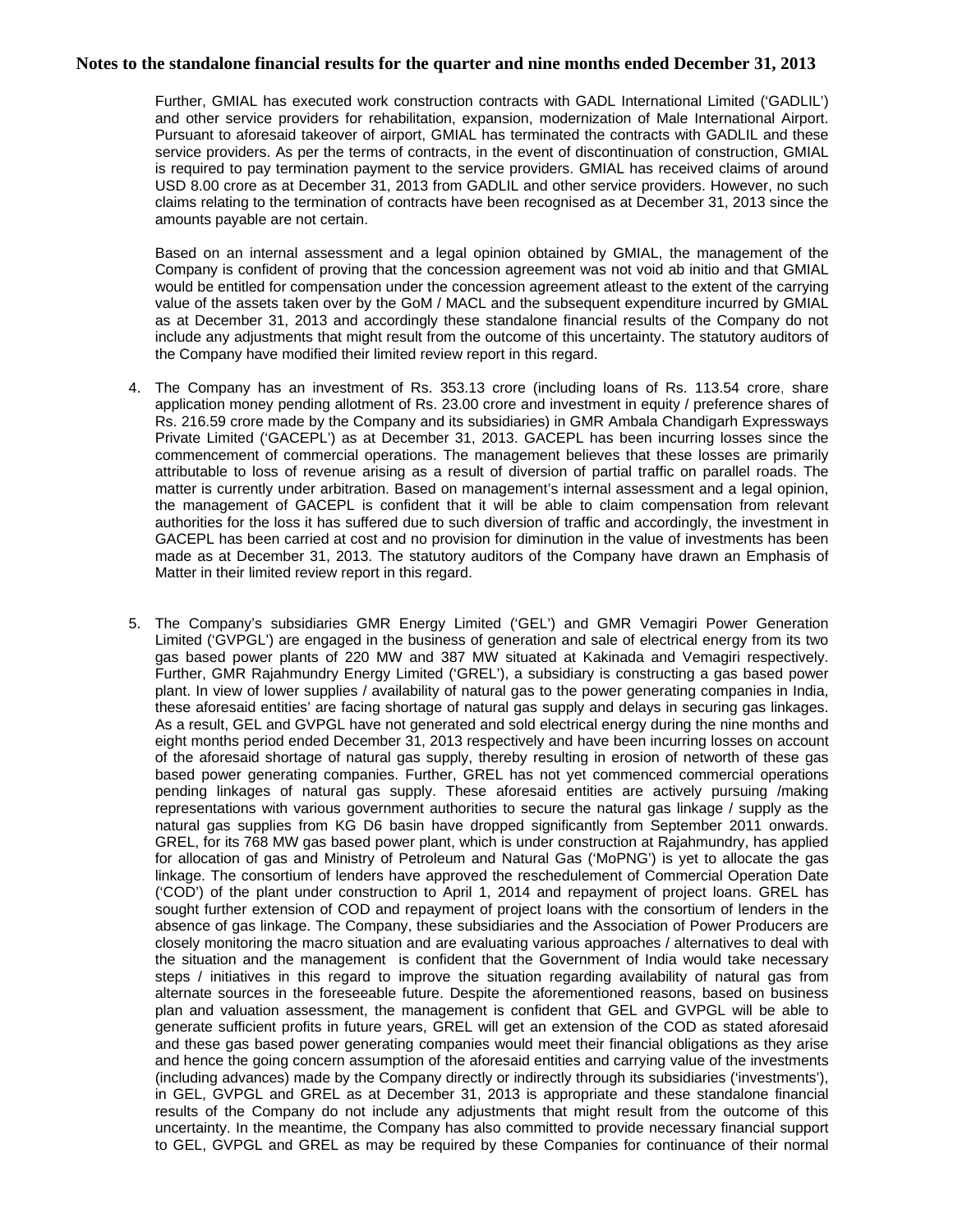business operations. The statutory auditors of the Company have drawn an Emphasis of Matter in their limited review report in this regard.

6. The Company has given an interest free loan of Rs. 115.00 crore to Welfare Trust of GMR Infra Employees ('GWT') during the year ended March 31, 2011 for the purpose of employee benefit scheme. GWT has utilised the proceeds of the loan received from the Company in the following manner and the position as at December 31, 2013 is:

|                                               | $($ In Rs. crore) |
|-----------------------------------------------|-------------------|
| Equity shares of the Company                  | 101.55            |
| Equity shares of GMR Airports Limited ('GAL') | 11.28             |
| Others                                        |                   |
| <b>Total</b>                                  | 115.00            |

Securities and Exchange Board of India ('SEBI') had issued Circular No. CIR/CFD/DIL/3-2013 dated January 17, 2013 prohibiting listed entities from framing any employee benefit scheme involving acquisition of own securities from the secondary market. SEBI had issued Circular No. CIR/CFD/POLICYCELL/14/2013 dated November 29, 2013 extending the date of compliance to June 30, 2014. The management of the Company had submitted the details of the GWT to the stock exchanges and is in the process of complying with the requirements of the circular within the prescribed timelines.

- 7. During the quarter ended December 31, 2013, the Company along with its subsidiaries has entered into a definitive agreement with Malaysia Airports MSC Sdn Bhd for sale of their 40% equity stake in their jointly controlled entities Istanbul Sabiha Gokcen Uluslararasi Havalimani Yatirim Yapim Ve Isletme Anonim Sirketi ('ISG') and LGM Havalimani Isletmeleri Ticaret Ve Turizm Anonim Sirketi ('LGM') which is subject to obtaining necessary regulatory approvals and fulfillment of conditions precedent for completion of sale. As at December 31, 2013, the Company along with its subsidiary has an investment of Rs. 517.90 crore in ISG as at December 31, 2013. The Company and its subsidiary's share of ISG's accumulated losses / negative reserves amount to Rs.467.38 crore (excluding debit balance of foreign currency translation reserve of Rs. 128.59 crore). This has resulted in erosion of entire net worth of ISG as at December 31, 2013. In view of the aforementioned definitive sale agreement, though there has been erosion in networth of ISG, the investment in ISG continues to be carried at cost as at December 31, 2013.
- 8. A search under Section 132 of the Income Tax Act, 1961 was carried out at the premises of the Company by the Income Tax Authorities on October 11, 2012, followed by search closure visits on various dates thereafter, to check the compliance with the provisions of the Income Tax Act, 1961. The Income Tax Department has subsequently sought certain information / clarifications. The Company has not received any show cause notice / demand from the Income Tax Authorities. The management of the Company believes that it has complied with all the applicable provisions of the Income Tax Act, 1961 with respect to its operations.
- 9. During the year ended March 31, 2013, the Company and GMR Highways Limited ('GMRHL'), a subsidiary of the Company had entered into a definitive sale agreement for divestment of 74% shareholding in GMR Jadcherla Expressways Private Limited ('GJEPL'), a subsidiary of the Company to Macquarie SBI Infrastructure Investments Pte. Limited and SBI Macquarie Infrastructure Trustee Limited.

During the nine months ended December 31, 2013, the above transaction was completed and the profit of Rs. 13.28 crore on redemption of preference shares held by the Company has been disclosed as an exceptional item in these standalone financial results.

10. During the year ended March 31, 2013, the Company and GMR Infrastructure (Singapore) Pte Limited ('GISPL'), a subsidiary of the Company have sold their shareholding in GMR Energy (Singapore) Pte Limited ('GESPL'). The profit on such sale amounting to Rs. 75.83 crore has been disclosed as an exceptional item in these standalone financial results. The Company has provided a guarantee of Singapore Dollar ('SGD') 38.00 crore towards warranties as specified in the Share Purchase Agreement ('SPA') and other SPA transaction document for a period till September 30, 2014 and in respect of tax claims, if any, the guarantee period is up to March 31, 2018.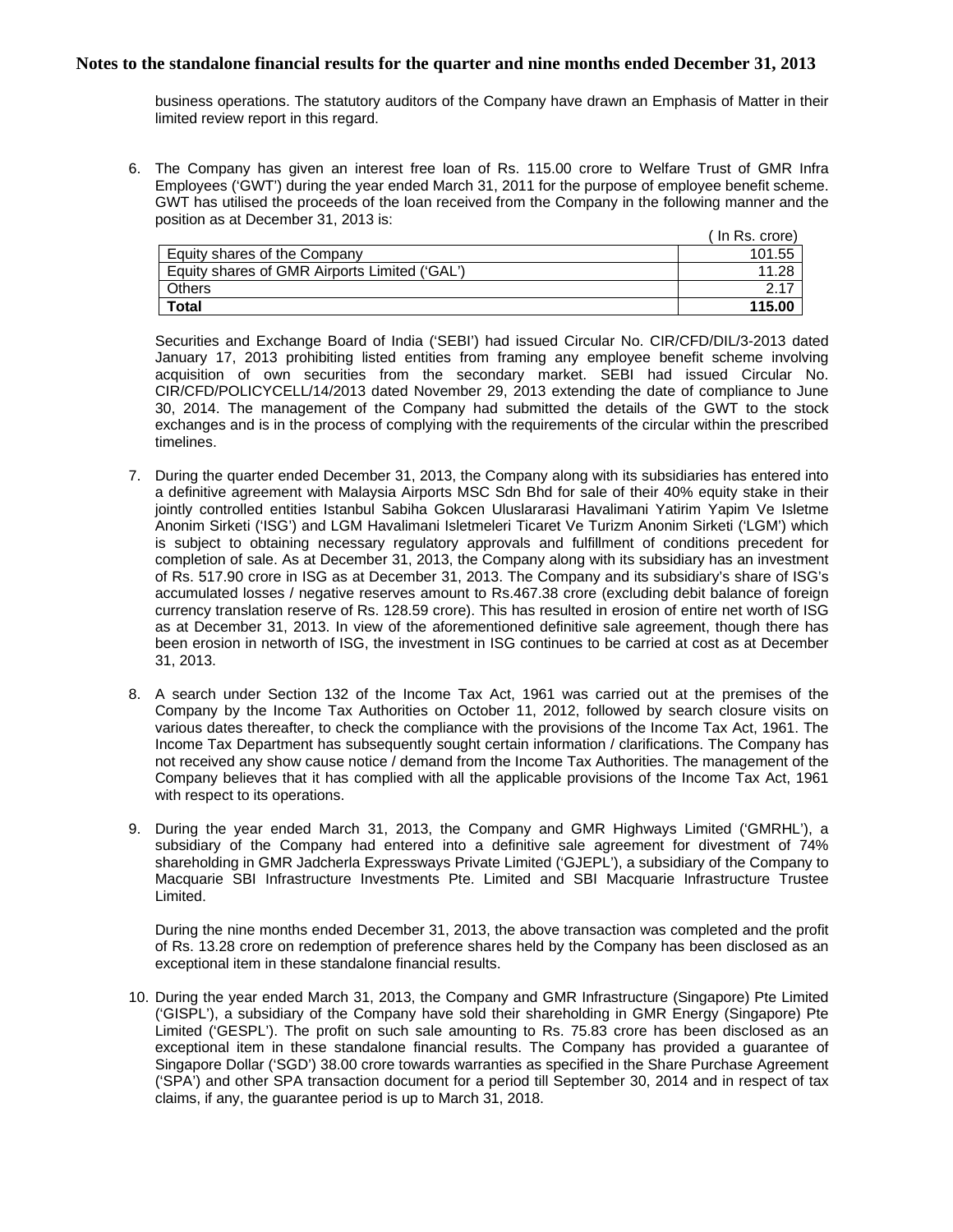- 11. During the quarter ended December 31, 2013, with a view to restructure its shareholdings in airport business, the Company has transferred 244,999,900 equity shares of Rs. 10 each held in Delhi International Airport Private Limited ('DIAL') to GAL, a 97.15% subsidiary of the Company, at cost.
- 12. Other operating income includes interest income, dividend income and profit on sale of current investments considering that the Company undertakes investment activities.
- 13. The standalone financial results of the Company for the quarter ended December 31, 2013 have been reviewed by the Audit Committee at their meeting on February 10, 2014 and approved by the Board of Directors at their meeting on February 11, 2014.
- 14. The statutory auditors of the Company have carried out the limited review of the above standalone financial results of the Company for the quarter ended December 31, 2013.
- 15. Previous year / period figures have been re-grouped / re-arranged, wherever necessary to conform to the classification adopted in the current period.

For GMR Infrastructure Limited

Sd/- Bengaluru Kiran Kumar Grandhi February 11, 2014 **Managing Director Managing Director**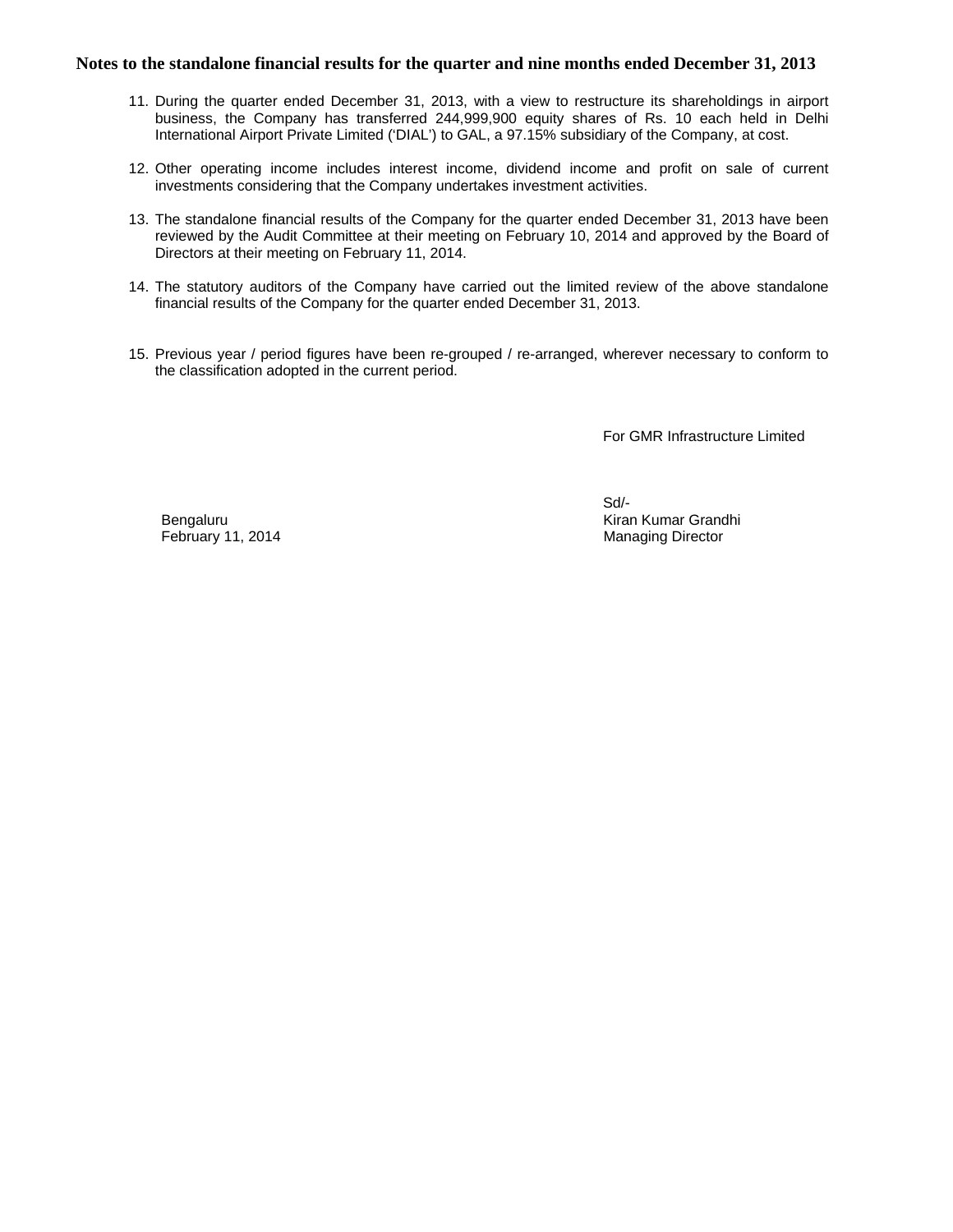## **S.R. BATLIBOL& ASSOCIATES LLP**

Chartered Accountants

12th & 13th Floor ובנור & בסטוררוסטו<br>"UB City" Canberra Block<br>No. 24, Vittal Mallya Road Bengaluru-560 001, India Tel: +91.80.6727.5000 Fax: +91 80 2210 6000

#### **Limited Review Report**

Review Report to The Board of Directors of GMR Infrastructure Limited

- 1. We have reviewed the statement of unaudited standalone financial results of GMR Infrastructure Limited ('the Company') for the quarter ended December 31, 2013 (the "Statement"), included in the accompanying statement of unaudited standalone financial results, being submitted by the Company pursuant to the requirement of Clause 41 of the Listing Agreement, except for the disclosures regarding 'Public Shareholding' and 'Promoter and Promoter Group Shareholding' which have been traced from disclosures made by the management and have not been reviewed by us. This Statement is the responsibility of the Company's management and has been approved by the Board of Directors. Our responsibility is to issue a report on the Statement based on our review.
- We conducted our review in accordance with the Standard on Review Engagements (SRE) 2410, Review of Interim Financial Information Performed by the Independent Auditor of the Entity issued by the Institute of Chartered Accountants of India. This standard requires that we plan and perform the review to obtain moderate assurance as to whether the Statement is free of material misstatement. A review is limited primarily to inquiries of company personnel and analytical procedures applied to financial data and thus provides less assurance than an audit. We have not performed an audit and accordingly, we do not express an audit opinion.
- 3. As detailed in Note 3 to the unaudited standalone financial results for the quarter ended December 31, 2013, the Company through its subsidiary GMR Infrastructure (Mauritius) Limited ('GIML') has made investments of Rs. 167.48 crore (USD 2.69 crore) (including in equity share capital of Rs. 143.82 crore and share application money, pending allotment of Rs. 23.66 crore) towards 77% equity shareholding in GMR Male International Airport Private Limited ('GMIAL') and has given a corporate guarantee of Rs. 2,614.92 crore (USD 42.00 crore) to the lenders in connection with the borrowings made by GMIAL. The Concession Agreement entered into between GMIAL, Maldives Airport Company Limited ('MACL') and Ministry of Finance and Treasury ('MoFT') for the Rehabilitation, Expansion, Modernization, Operation and Maintenance of Male International Airport ('MIA') for a period of 25 years has been declared void ab initio by MACL and MoFT and MACL has taken possession of MIA with effect from December 8, 2012. GMIAL has initiated the arbitration process to seek remedies under the said agreement and pending resolution of the dispute, such investment has been carried at cost in the unaudited standalone financial results as at December 31, 2013 as the management is of the opinion that GMIAL will be able to recover at least the carrying value of the assets of Rs. 1,442.56 crore (USD 23.17 crore) including the claim recoverable of Rs. 1,080.21 crore (USD 17.35 crore) as at December 31, 2013. Further, GMIAL has executed work construction contracts with GADL International Limited ('GADLIL'), a subsidiary of the Company and other service providers for Rehabilitation, Expansion, and Modernization of MIA. Pursuant to the aforesaid takeover of the airport by MACL, GMIAL has terminated the contracts with GADLIL and these service providers and have received claims from GADLIL and other service providers towards termination payments. However, such claims relating to the termination of contracts have not been recognised as at December 31, 2013. The takeover of MIA by MACL, initiation of arbitration proceedings and its consequent impact on the operations indicate the existence of a material uncertainty that may cast a significant doubt about the going concern of GMIAL and GADLIL.

Having regard to the uncertainty in view of the dispute and the final outcome of the matter, we are unable to comment on its impact on the carrying value of the investment pertaining to the aforesaid entities and any other consequential impact that may arise in this regard on the unaudited standalone financial results for the quarter ended December 31, 2013. In respect of above matter, our audit report for the year ended March 31, 2013 and limited review reports for the quarter ended June 30, 2013 and September 30, 2013 were similarly modified.